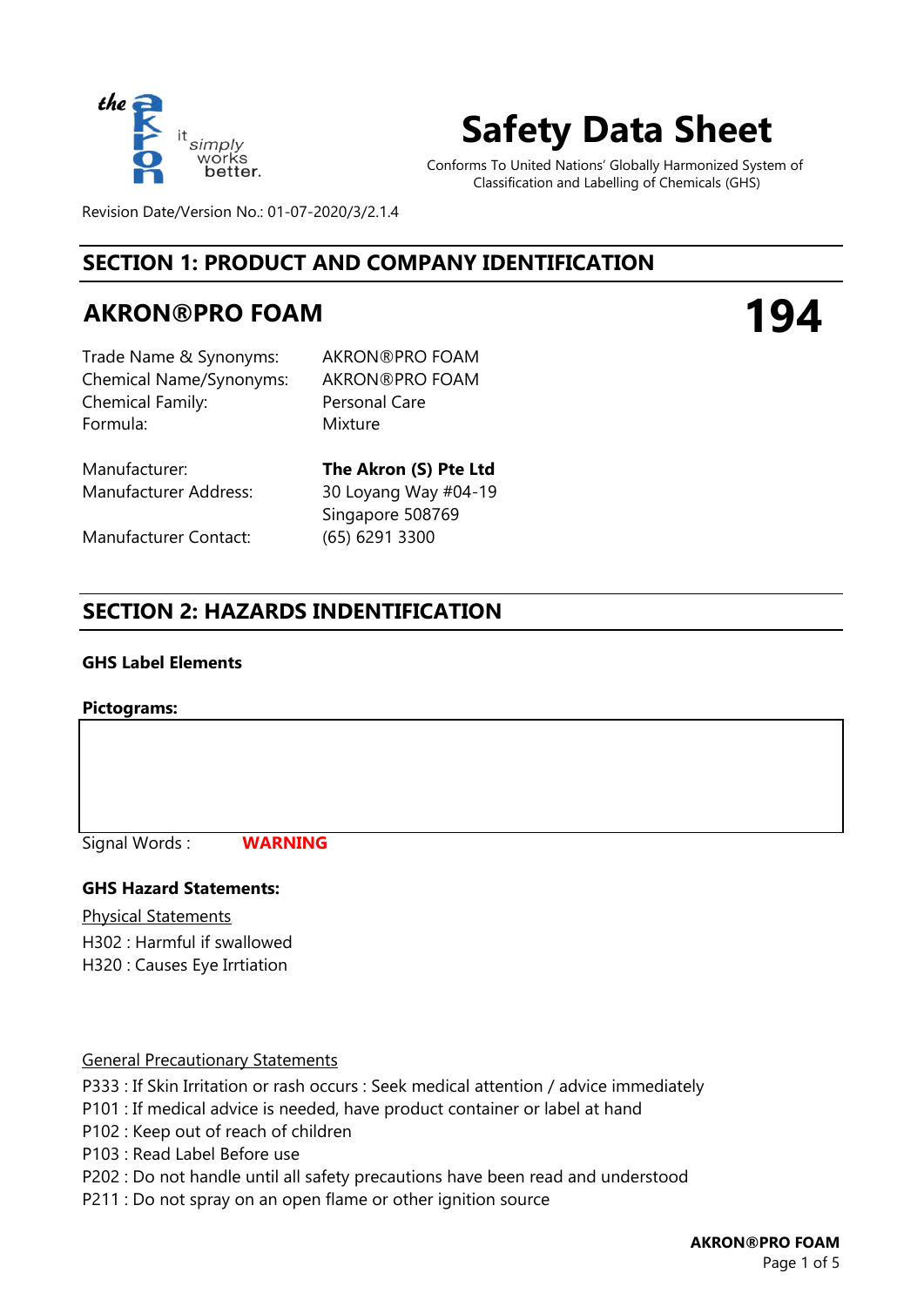# **SECTION 3: COMPOSITION & INFORMATION ON PRODUCT**

#### **Hazard Identification of Product:**

| <b>Substance Identification</b> | CAS No.         | Percentage |
|---------------------------------|-----------------|------------|
| Benzalkonium Chloride           | $8001 - 54 - 5$ | 1%         |
| Glycerine                       | $56 - 81 - 5$   | $< 0.5\%$  |
| Coco Alkyldimethyl              | 68424-94-2      | $<2\%$     |
| Fragrance                       |                 | 1%         |
| Dye                             |                 | $<0.05\%$  |
|                                 |                 |            |

Personal Care

Chemical Family:

Product Description/Identity:

A blend of Foaming properties and anti bacterial compounds with fragrance.

# **SECTION 4: FIRST AID MEASURES**

#### **Inhalation:**

P304 : If Inhaled : if uncomfortable breathing occurs, Remove victim to fresh air and keep at rest in a position comfortable for breathing.

#### **Skin Contact:**

P333 : If Skin Irritation or rash occurs : Seek medical attention / advice immediately P302 : If on Skin : wash off affected area with water and mild soap. If persistent irritation is apparent, obtain immediately medical advice.

#### **Eye Contact:**

P305 : If In Eyes : Rinse immediately the eyes with plenty of water for at least 15 minutes. If signs of tissue damage or persistent irritation is apparent obtain immediate medical advice.

#### **Ingestion:**

P301 : If Swallowed : Rinse mouth with water , seek immediate medical attention. P331 : Do Not induce vomiting

Revision Date/Version No.: 01-06-2020/3/2.1.4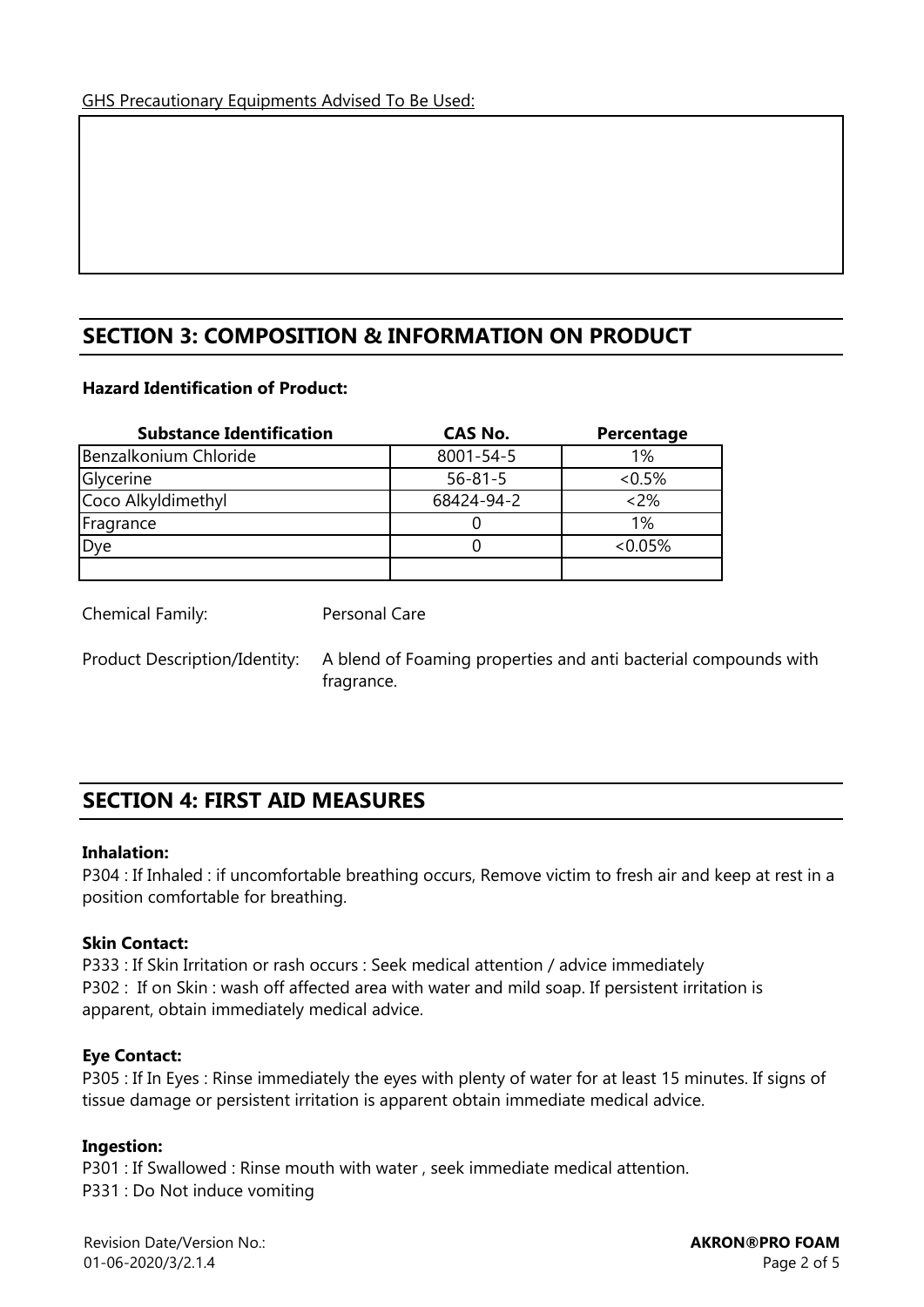# **SECTION 5: FIRE FIGHTING MEASURES**

#### **Extinguishing Method:**

This Product is not flammable , therefore there is no fire hazard issue

**Specific Hazards:**  This Product is not flammable , therefore there is no fire hazard issue

**Specific Methods:** This Product is will not cause a fire hazard, therefore there is no specific method

### **SECTION 6: ACCIDENTAL RELEASE MEASURES**

**Personal Precautions:**  Refer to section 2, PPE Advisory

**Methods for Cleaning Up:** Pick up an absorbent material or flush away with water

**Environmental Precautions:** P501 : Dispose of contents / containers accordance to singapore regulations

# **SECTION 7: EXPOSURE CONTROL / PERSONAL PROTECTION**

**Respiratory Protection:**  Refer to section 2, PPE Advisory

#### **Eye Protection:**

Refer to section 2, PPE Advisory

#### **Skin Protection:**

Avoid **prolonged** skin contact. Use chemical resistant gloves as needed.

# **SECTION 8: PHYSICAL AND CHEMICAL PROPERTIES**

| Physical:            | Liquid                                                                                       |
|----------------------|----------------------------------------------------------------------------------------------|
| Appearance:          | Clear                                                                                        |
| Color:               | Translucent                                                                                  |
| Odour:               | Powdery                                                                                      |
| Specific Gravity:    | $1.0 - 1.05$                                                                                 |
| p.H Value:           | $6.50 - 7.50$                                                                                |
| Flash Point:         | N.A                                                                                          |
| Solubility In Water: | 1- Insoluble / 2-inadequate / 3- Slightly Soluble / 4-Soluble / 5-Highly Soluble             |
| Foaming Tendency:    | 4<br>1- No foam / 2-Slight Foam / 3-Moderate Foaming / 4-High Foaming / 5-Ultra High Foaming |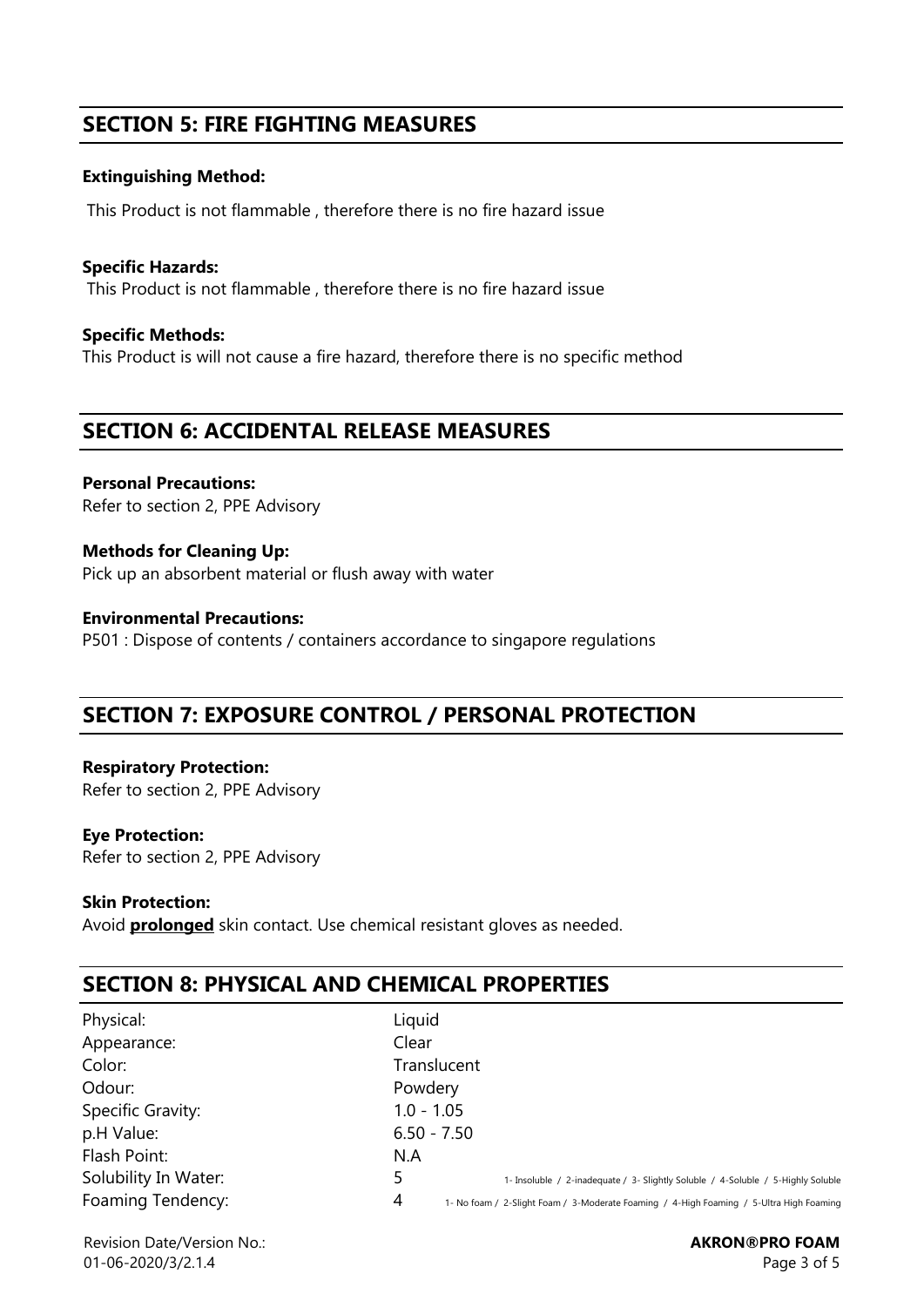# **SECTION 9: HANDLING AND STORAGE**

#### **Handling of Product:**

P403 : Store in a well ventilated place

#### **Storage Area Specification:**

· P402+404: Store in a dry place. Store in a closed container. · P410+403: Protect from sunlight. Store in a well ventilated place.

### **SECTION 10: STABILITY AND REACTIVITY**

#### **Stability:**

Stable at normal conditions.

#### **Material To Avoid:**

Avoid contact with strong oxidizing materials and bleaching solution.

#### **Hazardous Decomposition Procedures:**

Thermal decomposition may produce oxides of carbon.

### **SECTION 11: TOXICOLOGICAL INFORMATION**

Based on the ingredients in this composition and their concentrations this product is harmful by ingestion.

# **SECTION 12: ECOLOGICAL INFORMATION**

Biodegradability: Yes Fish Toxicity: No Other Information: Not available

# **SECTION 13: DISPOSAL CONSIDERATION**

P501 : Dispose of contents / containers accordance to singapore regulations

# **SECTION 14: TRANSPORTATION INFORMATION**

#### **Further Information:**

Not classified as dangerous in the meaning of transportation regulations.